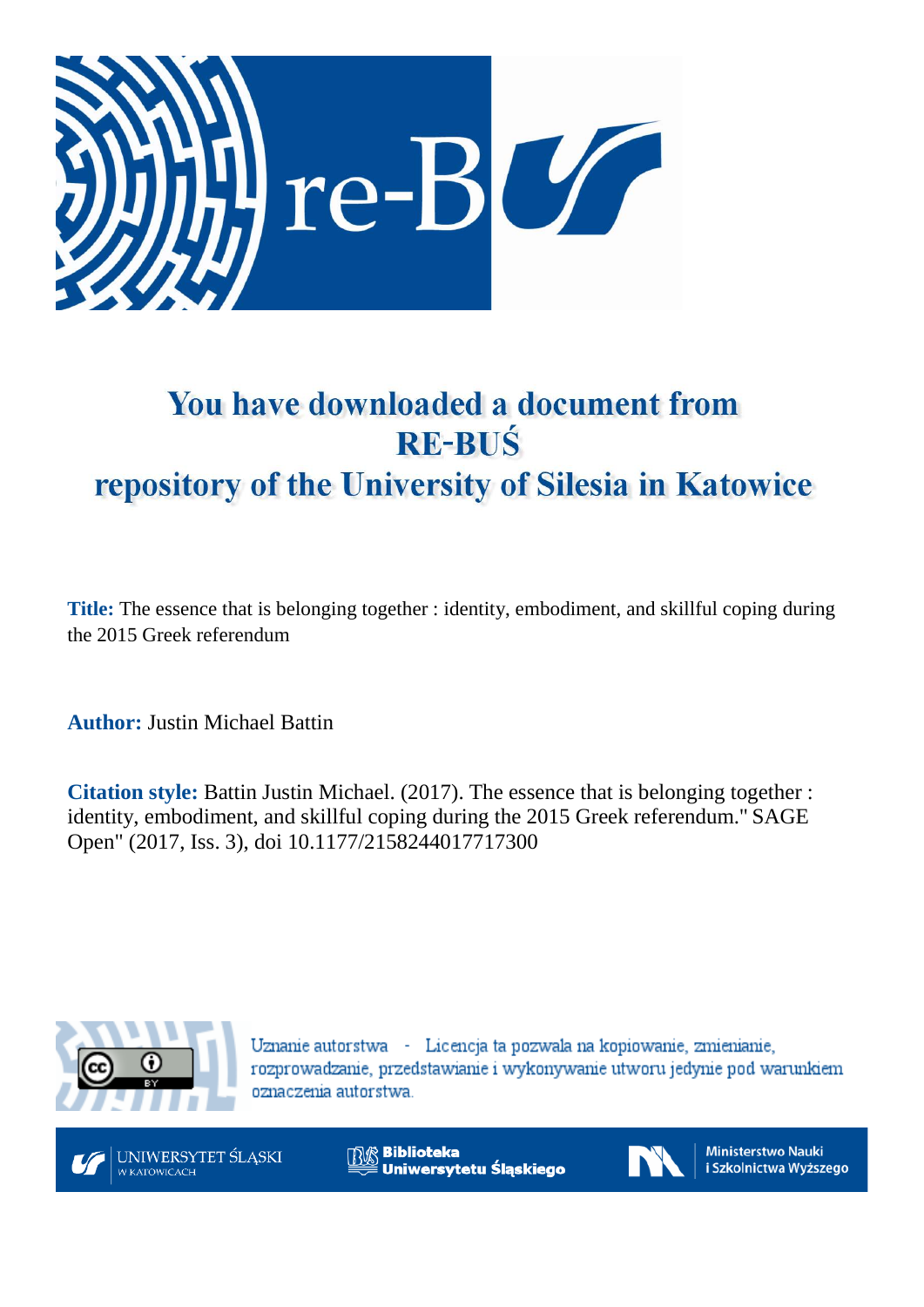## **The Essence That Is Belonging Together: Identity, Embodiment, and Skillful Coping During the 2015 Greek Referendum**

DOI: 10.1177/2158244017717300 SAGE Open July-September 2017: 1–8 © The Author(s) 2017 [journals.sagepub.com/home/sgo](https://journals.sagepub.com/home/sgo)



### **Justin Michael Battin**

#### **Abstract**

In the forward of Heidegger's *Identity and Difference*, Joan Stambaugh proposes that in his statement "identity is belonging together," the emphasis ought to be placed on the word belonging. By emphasizing belonging rather than together, one is better able to jettison thinking that centers identity as a fundamental trait of Being, the traditional view of identity held by metaphysics. This article will explicate this idea by drawing from a series of unstructured interviews conducted with young people in Athens during the 2015 July 5th Greek Referendum. This article argues that with attention devoted to the practice of skillful coping, the essence of identity, rather than a reflective cognitive undertaking, correlates to what Heidegger refers to as the event of appropriation. When finding the self affected by the world, what becomes revealed is an intimate identification with the world and things within it as it unfolds. With mobile media technologies, we are privileged to witness a particular way of being affected by the world, one where material and immaterial locations (such as social media arenas) converge together and whose perceptual distinctions become inseparable. Subsequently, we can also witness how the act of skillful coping, the motivated relationship between the body and the object, stands as the principal site where engulfment and investment become unconcealed.

#### **Keywords**

skillful coping, embodiment, identity, mobile media technologies, Greek referendum (2015)

to every being as such there belongs identity, the unity within itself.

—Heidegger (1957/1969, p. 26)

Some time ago, a colleague and I engaged in an inspired exchange over how to best situate the concept of identity in the era of widespread mobile social media use. Our criticisms centered on how identity was too often discussed in terms of its position within a system of exchanges, how it is affixed with various properties, or as something abstracted from day to day living (this is especially true of social media identities, which have too often been viewed as disembodied; see Moores, 2012). For my colleague and me, these approaches seemed stagnant and lacked something fundamental. It was not until I stumbled upon Heidegger's (1957/1969) *The Principle of Identity* that a solution to our concerns presented itself.

In this published lecture, Heidegger proclaims that identity *is belonging together*. When uttering this phrase, emphasis ought to be placed on the word *belonging* rather than *together*. Heidegger proposes that by stressing the former rather than the latter, one is better able to jettison thinking that positions identity as a fundamental trait of Being, the traditional view of identity held by metaphysics (Stambaugh, 1969, pp. 12-13). Heidegger suggested for us to revisit the pre-Socratic philosophers, namely, Parmenides, to demonstrate that our attempt to understand identity with a metaphysically laden approach was an erroneous path to embark upon. Rather than consider identity as a facet of one's existence—something a person, upon reflection, declares allegiance to or lays claim over as one unifies the self with socially defined traits through performative actions (I have the identity of a student because I attend university)—Heidegger's statement encourages us to realize identity as a claim speaking from the Being of beings. Heidegger's entire philosophical project advocates that a human being's essentiality lies in his or her ability to remain open to being's claim and respond to it; "man is essentially this relationship of responding to being, and he is only this . . . a belonging to Being prevails within man, a belonging which

University of Silesia in Katowice, Poland

**Corresponding Author:** Justin Michael Battin, University of Silesia in Katowice, Bankowa 12, Katowice, Silesia 40-007, Poland. Email: [Justin.michael.battin@gmail.com](mailto:Justin.michael.battin@gmail.com)

Creative Commons CC BY: This article is distributed under the terms of the Creative Commons Attribution 4.0 License  $\odot$  $(c<sub>c</sub>)$ (http://www.creativecommons.org/licenses/by/4.0/) which permits any use, reproduction and distribution of the work without further permission provided the original work is attributed as specified on the SAGE and Open Access pages (https://us.sagepub.com/en-us/nam/open-access-at-sage).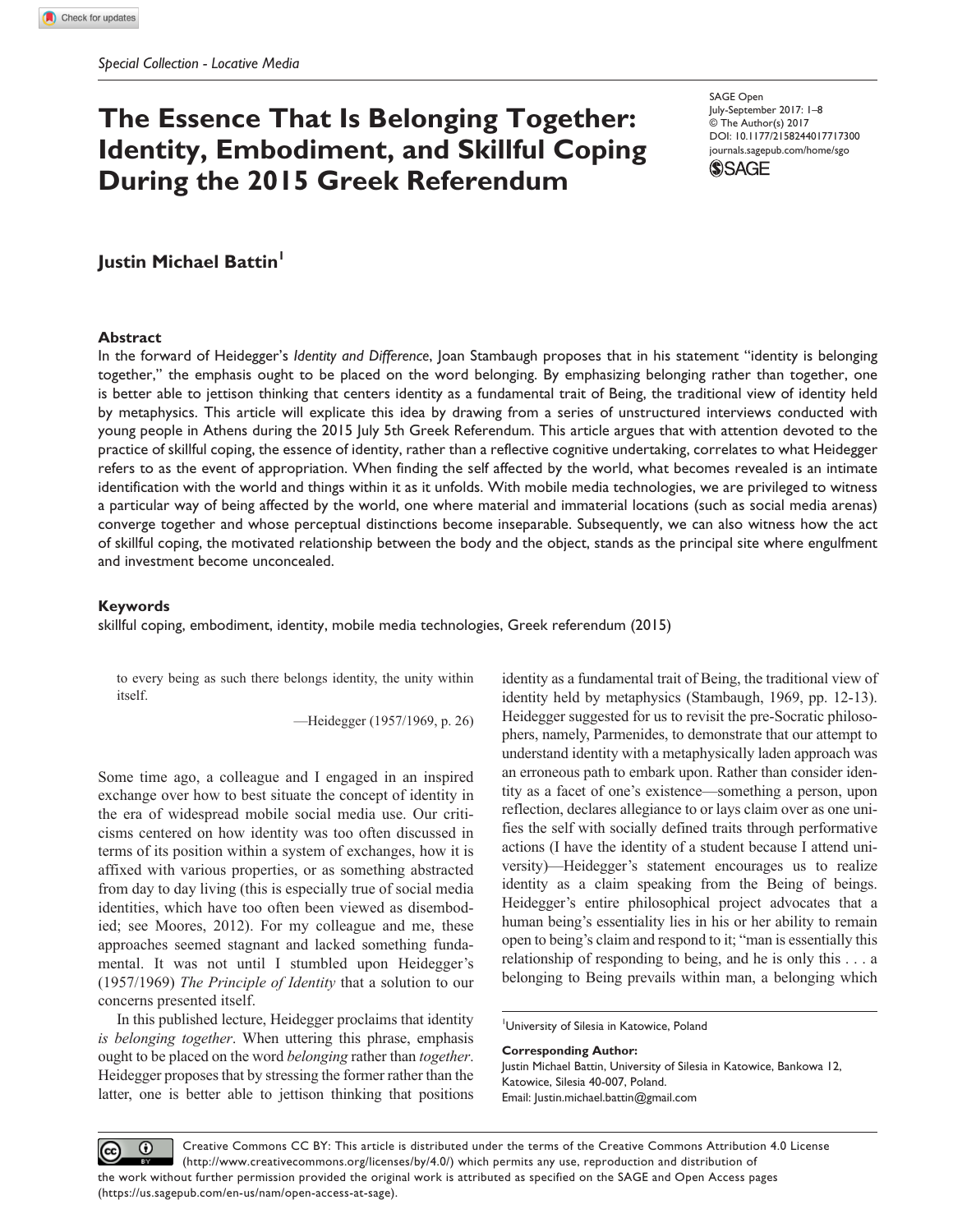listens to being because it is appropriated to being" (Heidegger, 1957/1969, p. 31).

Drawing from Heideggerian scholar Hubert Dreyfus, it is my assertion that our appropriation to being manifests itself with the most clarity when we find ourselves invested in and involved with the things that populate our immediate surroundings, when we find ourselves engulfed in our daily doings. Thus, to make sense of identity, as belonging together with being, we must remain attentive to skillful coping, defined by Heidegger (1927/1962) as that "kind of concern which manipulates things and puts them to use" (p. 95). Skillful coping is indicative of both engulfment into and investment with the world, as evidenced by how objects become revealed as both available and ready-to-hand-forthe-sake-of-which. This distinction is meant "to indicate the mostly smooth and unobtrusive responsiveness to circumstances that enable human beings to get around in the world" (Rouse, 2000, p. 8; see also Dreyfus, 2015). Upon reflection, when taking objects and putting them to use, one finds the self temporarily taken and affected by the unveiling world in that the person, the object, and the world seemed to have temporarily fostered a harmonious unity.

This piece will show that with attention devoted to the practice of skillful coping, the essence of identity, rather than a reflective cognitive undertaking, belongs to what Heidegger (1957/1969) refers to as the event of appropriation (p. 39). When finding the self affected by the world, what becomes revealed is an intimate identification with the world itself and the things within it as it unfolds through interaction. With our use of mobile media technologies, we are privileged to witness a particular way of being affected by the world, one where our *being-in-place* involves our material situatedness intertwining with immaterial locations (such as social media arenas). As these locations converge within our phenomenological horizon via the engagement with one's mobile, their perceptual distinctions become nearly inseparable. Through this event (*Ereignis*), we can thus witness how the act of skillful coping, the motivated relationship between the body and the object, stands as the principal site where our engulfment and investment become apparent. This idea will be explicated by drawing from a series of unstructured interviews conducted with young people in Athens during the 2015 July 5th Greek Referendum.

In the summer of 2015, I took an impromptu trip to Greece to spend some time with a close friend. While there, Tsipras called for a referendum on the conditions of the European Union's proposed financial package. Throughout the city, people could be heard debating about which avenue presented the best path forward. Although this trip was intended as a holiday, I felt that speaking with individuals during such a tumultuous period would allow me to gain some insight into the crisis. While walking with a friend through an assortment of Athenian boroughs, I asked people at random to discuss their experience of the crisis, how they acquired information about it, and finally their personal ways of coping with it.

Because these interviews were improvisationally conducted, they tended to adopt a semistructured approach (van Manen, 2016) and, at times, exhibited traits more fitting of a conversation. To draw from Merleau-Ponty (1962/2002, p. vii), I encouraged the participants to abandon abstract generalizations and causality, and instead offer direct descriptions of their experience, both as it happened in real time and via personal reflection. They were asked to consider themselves in the context of *the there*, of themselves as individuals *being* $in$ -*place*. By situating these individuals as Daseins, $<sup>1</sup>$  we could</sup> better emphasize the immediacy of how they were experiencing that brief period, specifically to showcase how they found themselves uniquely involved in the crisis as they lived it. Specifically, my objective was to find commonalities between the individuals as it pertained to their mobile social media engagement as a *prereflective response* to the crisis. The following paragraph consists of general information gleaned from these conversations.

Because Tsipras's referendum sprung up so quickly, those spoken with explained that they were detrimentally unaware about what exactly was at stake. People immediately took to their mobile to find and discuss information concerning the country's economic instability and its possible *Grexit*. Although negotiations had been tense for months, until now never did any of the interviewees feel that Greece was in danger of being removed from the Eurozone. The potential for such an immediate shift in stability encouraged the utilization of the mobile as a tool to access a plethora of news outlets from both Greece (*Athens Voice*) and abroad (*Le Monde* in France, CNN or VICE in the United States, and the BBC or *The Guardian* in the United Kingdom). Social networks were another principal source to mine information. Facebook, in particular, was described as a dependable source because the discussions taking place were all from people *known* to the viewer. People were curious to know the opinions of those within their social circle, both close friends and distant acquaintances. One interviewee, named Eirini K. (personal communication, June-July, 2015), suggested that Facebook was an insightful avenue for information acquisition because of the diversity of shared articles and because it permitted the gauging of what people thought in the form of comments. Depending on the diversity of one's friend group, one could see which side tended to accumulate the most support. After speaking to a number of people, it appeared that each would recursively turn to the mobile as the primary means to combat any confusion. This tiny instrument had gradually become their device of choice due to how their skillful engagement with it, the everyday tapping and swiping that accompanies this technology, fostered a portal-like opening that subsequently seemed to produce sense of community and a harmonious unity between the self and the world.

The tapping and swiping one does on mobile media technologies, similar to hammering a nail or stirring with a spoon, can be considered a form of skillful coping. We usually overlook such actions because they seem mundane, simple, and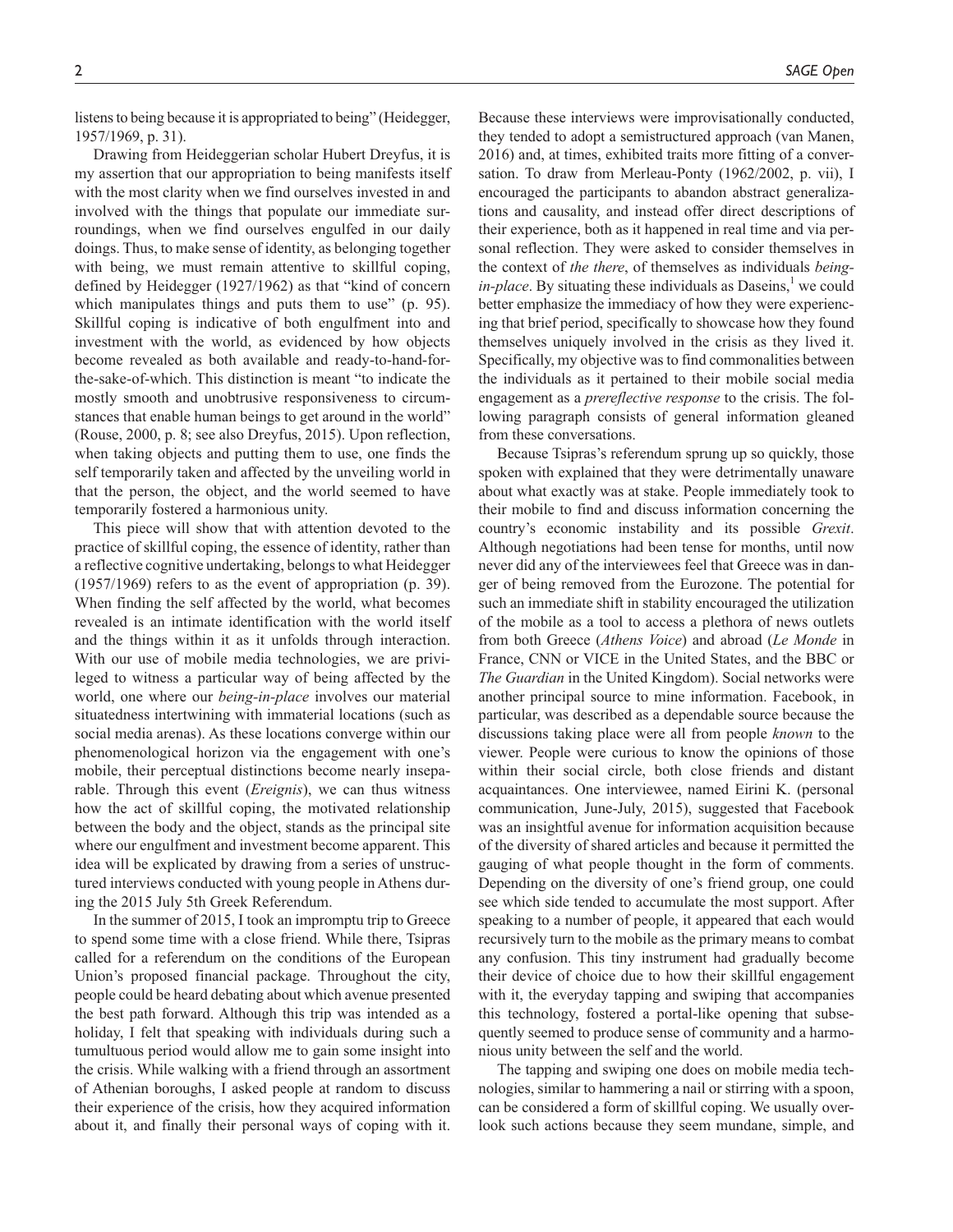routine to us. Moreover, they tend to be performed without cognitive contemplation. When questioned how we execute particular undertakings such as using an array of cooking utensils in a kitchen to prepare a dish, we often cannot adequately describe how we move with such confidence. As someone who cooks quite frequently, even I have difficultly explaining how I know the precise amount of a particular ingredient to add, the duration necessary to let something sit, or which of my utensils is best suited to stir sauce. As we confidently perform our tasks, we seem to know what is required. If the user is skilled enough in the sense that the user has experience with such matters, cognitive thought is rarely relied upon; rather, the user simply takes the object, molds with it, and puts it to use in ways that are specifically relevant. The individual is suddenly caught up in a flow of invested activity. What we are privileged to see with this phenomenon is that when inhabiting an world and encountering things with a phenomenal body, "they become the preliminary theme for a preview of a 'knowing' which, phenomenologically, looks towards Being . . . [they] are simply what gets used, what gets produced, and so forth" (Heidegger, 1927/1962, p. 95).

Skillfully interacting with objects equally affords us the opportunity to engage with their *thingly* qualities. The term *thing* holds much significance for Heidegger; he proclaims that the word's original meaning best translates to what we call *gathering* (see Heidegger, 1971, pp. 163-180). Today, however, the word *thing* is too easily substituted with scientifically infused words like entity or object. When thinking of the term exclusively with a scientific mind-set, Heidegger frets that we lose sight of a thing's fundamental thingy nature. It is imperative to recognize that thingly qualities have nothing to do with distinguishable properties, such as weight or color; instead, thingly qualities are meant to indicate the way that our interactions with a series of interrelated things permit the unobtrusive unfolding of a world suitable for us to inhabit. A formal dinner party, a concert, a sporting event, or a political rally are examples by which one can witness this unfolding. To reference the Greeks specifically, when my interviewees were inspired to take their mobile media technologies and interact with others, their investment in the crisis, their allegiance to being Greek, and their desire to participate with peers all seemed to intertwine through the mobile itself. A participant named Again Lydia K. (personal communication, June-July, 2015) remarked that although residing in Bulgaria, before coming home for the summer, she found herself feeling incredibly near to Greece and its troubles, a sentiment made possible in part because of her recursive, skillful utilization of the mobile. Following the instrument's activation and unlocking, within a few short clicks, Greece, and the hectic commotions taking place there, ushered into her phenomenological horizon. She not only found herself virtually transported to Greece, à la John Urry's mobilities paradigm (Urry, 2000, 2007), but equally experienced a seamless intermeshing of the digital with her material location, a fushion that provided the foundation for her

felt closeness to Greece. We ought to be aware that Lydia cultivates and thus nurtures this smooth intertwining by using her iPhone to explore media publications, social media sites, or even to speak with her friends and family via applications such as iMessage and Facebook Messenger. This happening is best exemplified with the term *poiēsis*. Although translated nowadays as poetry, *poiēsis* should be equated with its original ancient Greek meaning, *to make*, albeit not in the sense of production, but rather as poetic cultivation.

When Heidegger revisited the pre-Socratics, he discovered that this rendition of *poiēsis* was always correlated with *phusis*, a word the ancient Greeks used in place of the word being; "it was the name for the way the most real things in the world present themselves to us" (Dreyfus & Kelly, 2011, p. 200). Instrumental to the pre-Socratic use of *phusis* is that the word

names the sense of Being as such and not merely one specific mode of being, or a part of the whole as it was for Plato and Aristotle. This Pre-Socratic notion of *phusis* moreover contains an intrinsic absencing dimension which, therefore, is not reducible to pure presence. (DiPippo, 2000, p. 17)

This understanding of *phusis* is best demonstrated with the Heraclitus phrase, *Φύσις κρύπτεσθαι φιλεί* (nature loves to hide itself). As explained in Tao Ruspoli's (2010) *Being in the World*, for the Homeric Greeks, to be (as *phusis*) was to manifest out into the open via a temporal emergence or blossoming. This coming into presence would, inevitably, wither way and fade from one's phenomenological horizon. The presence of *phusis* in our lives today can be viewed, for example, via one's emotional expressions or a triumphant athletic performance. Hubert Dreyfus often refers to these phenomena as a whooshing up, moments where an individual person becomes so attuned to the particular mood or aura of their surroundings that they become compelled to respond in a specific way. In plain speak, following such a response, one might proclaim that they seemed to have temporarily lost control or were taken by an indescribable force.

To associate *poiēsis* and *phusis* with identity, consider how instrumental a truly engaged person's methodical progressions are for permitting the world to continuously presence itself not only as inhabitable but also as the site for an array of possible pathways to embark upon. Consider, for instance, the way the American transcendentalist Henry David Thoreau describes his mission to confront what he designates as the essential facts of life by secluding himself in the woods outside of Concord, Massachusetts (see Thoreau, 1964). Thoreau sought to adopt a very specific attitude during his time there, one where he could acquire an acute awareness of and attentiveness to the various manifestations that emerged because of his *being-there* with Walden Pond. Thoreau, to use Heidegger's terms, attempted to become a master of his mood, to account for and contemplate the unique way that the world manifested itself to him (see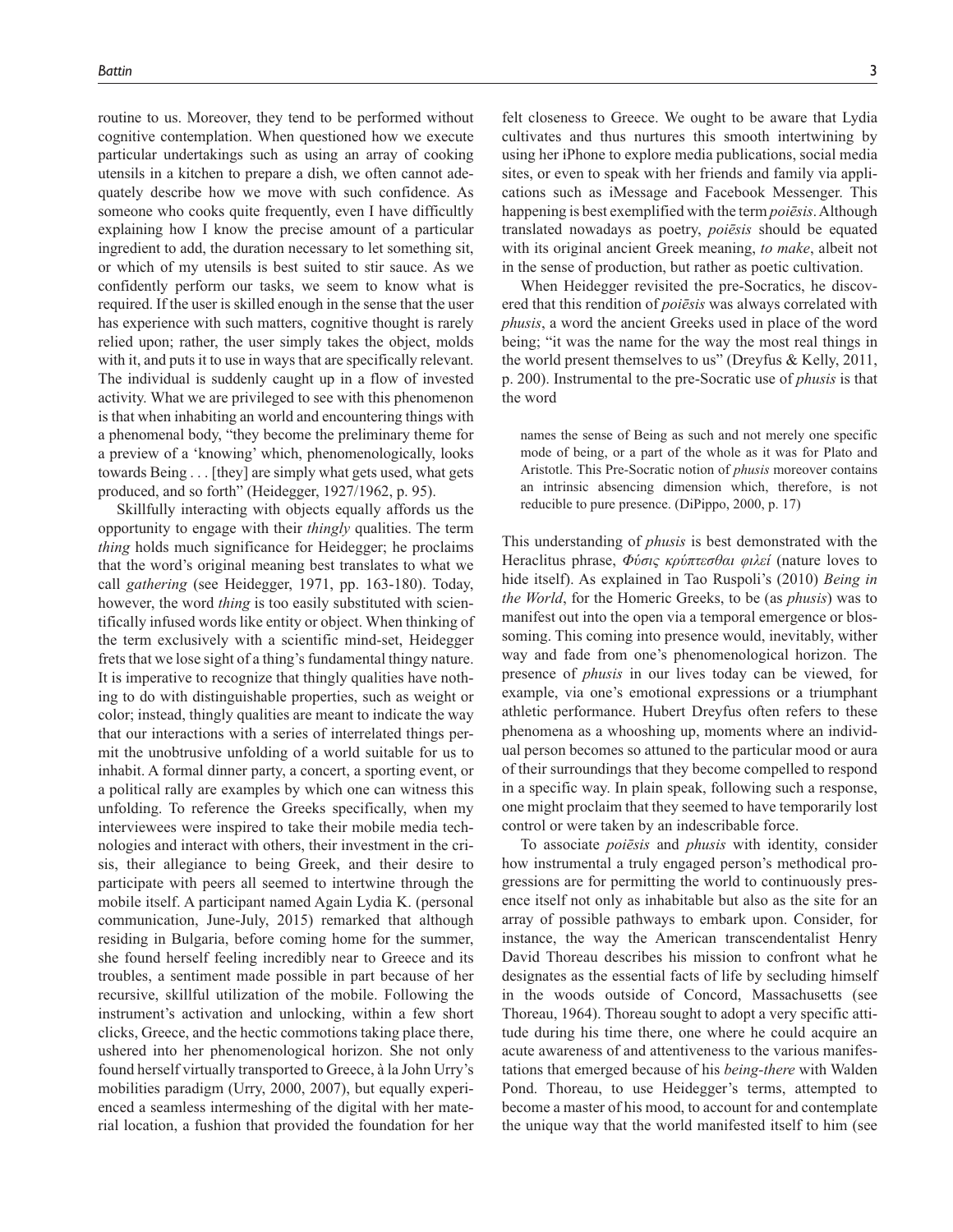Heidegger, 1927/1962, p. 175). Mood, or *Stimmung*, is Heidegger's method to illustrate Dasein's specific ways of finding itself attuned to the world—"ways of finding things that matter" (Dreyfus, 1991, p. 169). Each day when venturing out into the territory surrounding Walden Pond, Thoreau found himself not just noticing various alterations with more lucidity, but increasingly being captivated by them. Thoreau often described with remarkable clarity moments where he was taken or seized by specific unfoldings, thus demonstrating a temporal attunement to the tiny developments that accompanied spring's arrival. Instead of being isolated entities abstracted from one another, the melting snow, flourishing vegetation, and animals emerging from hibernation clearly took on newfound value.

As Thoreau found himself meaningfully engaging with the things that surrounded him, he experienced taking part in a cocreative phenomenon where he felt a unique identification with the world's offerings. He noticed the subtle differences each day and came to further appreciate how they collectively contributed not only to the emergence of spring but also to how he identified with them and with the rejuvinating power of spring as a whole. In essence, he accepted Periander's advice, *μελέτη τό πãν* (take into care beings as a whole; see Heidegger, 1981/1993, p. 3). Take note of how he keenly elaborated on how his attitude and general disposition underwent a sweeping alteration at the first sight of spring's arrival, and how he found himself attuned with the world in a perfect congruent unity:

At length the sun's rays have attained the right angle, and warm winds blow up mist and rain and melt the snow banks, and the sun dispersing the mist smiles on a checkered landscape of russet and white smoking with incense, though the traveler picks his way from islet to islet, cheered by the music of a thousand tinkling rills and rivulets whose veins are filled with the blood of winter which they are bearing off. Few phenomena gave me more delight than to observe the forms which thawing sand and clay assuming in flowing down the sides of a deep cut on the railroad through which I passed on my way to the village. (Thoreau, 1964, p. 544)

It is important to remember that Thoreau was not simply observing the unfolding world, but because of his specific investment with it and responses to it, was actively working to draw it out. In speaking on Thoreau's experience, Richard Gray (2011) writes,

The annual resurrection of nature figures the possible resurrection of human nature, his and ours. It is not just a figure, however: the rhythms of seasonal renewal ground the rhythms of spiritual renewal, they supply a resource and correspondence for the soul. (p. 65)

As the vegetation returned from its dormant state, it became an integral component for the emergence of spring and the transformation of Thoreau's mood, one significantly different

from what showed itself in winter. Thoreau's reflections indicate his world seemed to take on a particularly distinct quality as the things around him began to look and feel different. As the ushering in of spring coincided with winter's withdrawal, Thoreau's fading doldrums speak to how

self-hiding belongs to the predilection of Being. And the essence of Being is to conceal itself, to emerge, to come out of the unhidden. Only what in its essence unconceals and must unconceal itself can love to conceal itself. Only what is unconcealing can be concealing. (Heidegger, 1998, pp. 229-230)

In this instance, what occurred was the materialization of meaning independent of Thoreau, meaning that he as a perceiving entity was not a sole provider of, à la the Cartesian tradition. Rather Thoreau sensed and cultivated meaning through his active engagement with a collection of interrelated things situated *in place*, in the nature that surrounded his modest cabin. In cultivating and nurturing his identification with the unfolding world, Thoreau is, to use Heidegger's own phrase, delivered over to being—his being appropriated by it. Amid these experiences, we must remember that Thoreau's evident conviviality is not explicitly governed by his own subjectivity in that he did not directly assign meaning to it as it occurred. In hindsight, however? Yes. Reflectively, Thoreau did categorize and proclaim things *to be*, typically in ontic terms. When reflecting on the walk and the collectivity experienced, Thoreau could and often did categorize it in its parts. By now, one should know that this is not how he experienced things! Rather, the felt understandings emerged because of his innate receptivity to meaning that he was capable of sensing and thus cultivating through involved interaction.

Should we nonchalantly belittle Thoreau's heightened sense of awareness of the objects around his walking path as the by-product of habit, we will do him a disservice. We should rather be aware that his ability to detect changes is an indication of a willingness to be affected and drawn into action alongside things. As Dreyfus and Kelly (2011) suggest, "the achievement of skill involves more than the mere acquisition of a physical ability. Learning a skill is learning to see the world differently" (p. 207). For Heidegger, this is the work poets perform:

The artist or poet cannot do his work in any normal human way, in any way that already presupposes the world that he is to set up. He must be something like the vehicle of an impersonal force—art or truth or being itself. The artist must be "resolute," *entschlossen*, ecstatically "opened up" to this force. (Inwood, 1997, p. 127)

While Thoreau is not a poet in a strictly traditional sense, it is evident that he is absorbed in the practice of poetic activity in that he possesses the capacity to remain open to manifestations and, by consequence, being's embrace;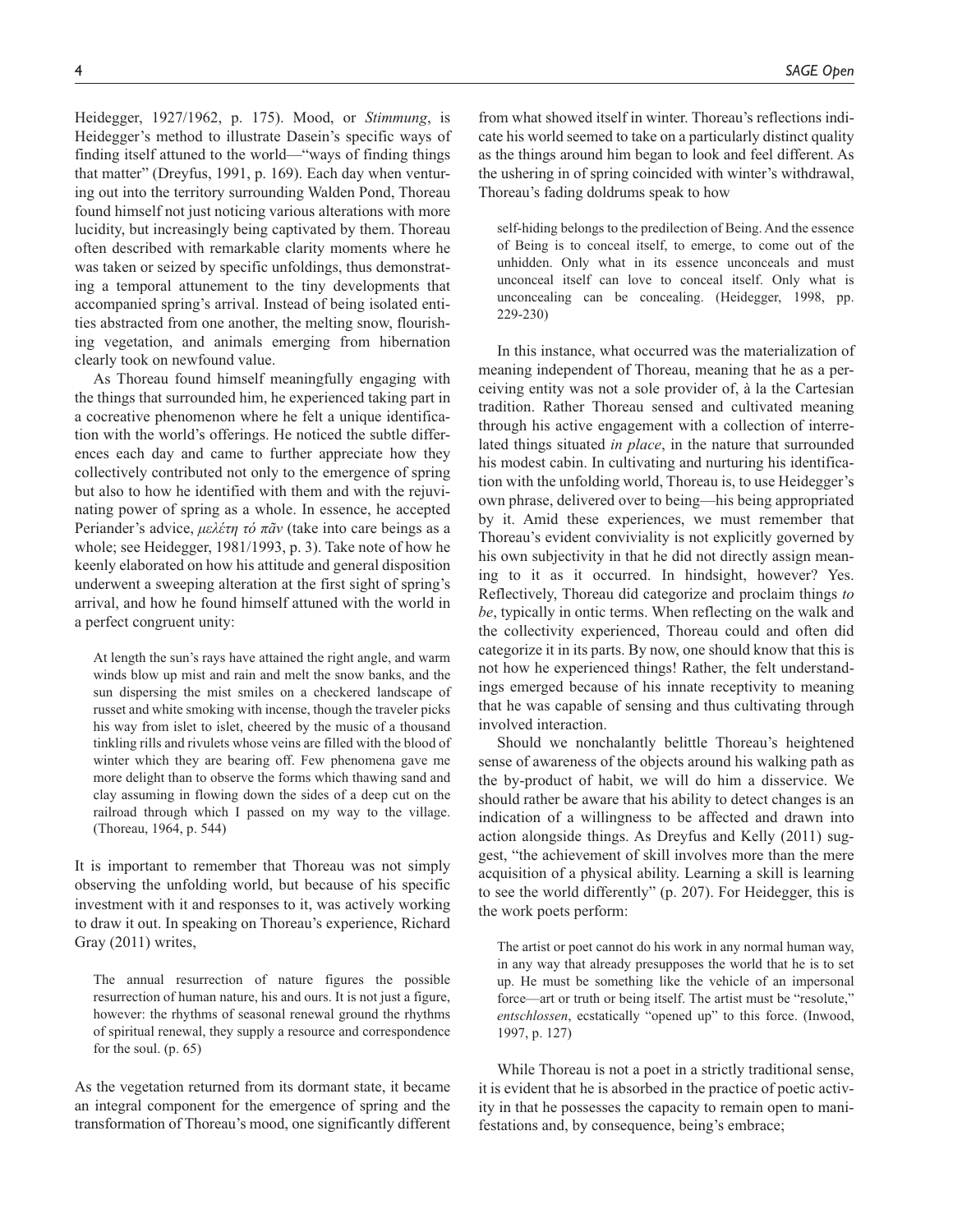the idea that there is something there independently of me is something you have to cultivate and develop a sensitivity to, and . . . that is what a poet does. The poet is sort of the paradigmatic instance of the person who's learned a receptivity to things independent of us. (Thompson, 2010)

Instead of progressing along the path toward town with indifference, Thoreau's willingness to remain open to being affected allowed him to respond quite specifically to meaning independent of him and, moreover, actively cultivate being (*phusis*) through poetic engagement (*poiēsis*). In our modern age, one vastly more complex than Thoreau's, we are tasked with allowing skillful coping to deliver us over, to experience being's claim on us, and thus respond accordingly. Heidegger's own advice is that "we must experience simply this owning in which man and being are delivered over to each other, that is, we must enter into what we call *the event of appropriation*" (Heidegger, 1957/1969, p. 36).

By this point, it is fair to question how this philosophical chatter relates to locative mobile media use and the Greek Referendum. Before proceeding, it would be fruitful to provide a hypothesis about the relationship between technology and human beings in the modern technological epoch. As Ling (2012) insightfully shows us, mobile media technologies are now deeply embedded into the social fabric of most societies. Whether a person is an active participant is inconsequential because all people must deal with a world that has invited these technologies into the everyday social ecology. Because of such prevalence and omnipresent use, many people have come to take these technologies for granted. Their presence goes practically unnoticed unless one is faced with an inoperable instrument. One reason we fail to notice their presence is because, gradually, we have incorporated them into what Kalaga (2010) refers to as the *third of the body*, the portion of the body which "occupies a place both overlapping and bracketing binaries" (p. 4). When a person encounters an instrument that they feel comfortable handling, the object undergoes a process of internalization and steadily loses the distinction of being an object all together, eventually molding with the body, a phenomenon made evident through Merleau-Ponty's example of the blind man's cane; the stick "has ceased to be an object for him, and is no longer perceived for itself; its point has become an area of sensitivity, extending the scope and active radius of touch, and providing a parallel to sight" (Merleau-Ponty, 1962/2002, p. 165).

Consider the different ways that these technologies are utilized in relation to the body: We willingly implant earbuds into our audial cavities, we take the mobile and strap it onto our arm to monitor various body-related measurements while exercising, and we employ applications to replace tangible objects like airline boarding passes, credit cards, and traditional cameras. When these technologies are viewed from a positive prospective, we phenomenologically project our future with them as though they were additional limbs. In fact, in previous work, I have associated a missing or broken

mobile with the phantom limb phenomenon (Battin, 2016). When observing the phenomena of projection, people exhibit qualities of what David Seamon (1979) refers to as a feelingsubject, an experiential stratum associated with attachment that is "*a matrix of emotional intentionalities within the person which extend outward in varying intensities to the centers, places, and spaces of a person's everyday geographical world*" (p. 76). A feeling-subject is driven by attraction and closeness to specific things encountered in the world. These examples, however, only speak to the mobile's material dimensions. The most fascinating aspect about the mobile concerns the concept of interface; "when cyberspace becomes an extension of mental space, when one beings to think cyberspace, the tool changes into an interface" (Kalaga, 2010, p. 17). In this specific era, we should be mindful of how multilayered our existence has become. Any consideration of our lifeworld (*Lebenswelt*) ought to account for how mobile social media, as locations to be traversed, always in some way exist as possibilities within our experiential horizon.

Location is a concept that is markedly different from world, both spatially and temporally. Whereas world is defined by its encompassing and enduring character, location instead speaks to Dasein's immediate reading of and responding to what populates that world. Conceiving location as an experientially derived point draws further emphasis to the unfolding of Dasein's horizon, made evident with the use of the words *here* and *yonder*. Foundational to Dasein's existence is that its understanding is derived from being appropriated by the immediacy of the *there* (the Da of Sein) and how that *there* allows Dasein to progress free from existential obstructions from *its here* toward *the yonder* (or towardswhich). Heidegger writes,

The "here" of an "I-here" is always understood in relation to a "yonder" ready-to-hand, in the sense of Being towards this "yonder"—a Being which is de-severant, directional, and concernful. Dasein's existential spatiality, which thus determines its "location," is itself grounded in Being-in-the-world. The "yonder" belongs definitely to something encountered withinthe-*world*. "Here" and "yonder" are possibly only in a "there." (Heidegger, 1927/1962, p. 171)

This very Heideggerian quote invites a particularly insightful reading, being that because Dasein is not closed off, in the sense that the world is open and made available to Dasein via forthcoming disclosures, Dasein is always driving forward, typically toward something that develops into a *location* through our invested activity. Reflect upon a question raised in *Building Dwelling Thinking* (Heidegger, 1954/1977). After asking what it is to dwell, Heidegger's (1954/1977) second question becomes, "in what way does building belong to dwelling?" (p. 329). The answer, Heidegger proclaims, is that the act of building generates *locations*. The constructed Heidelberg Bridge creates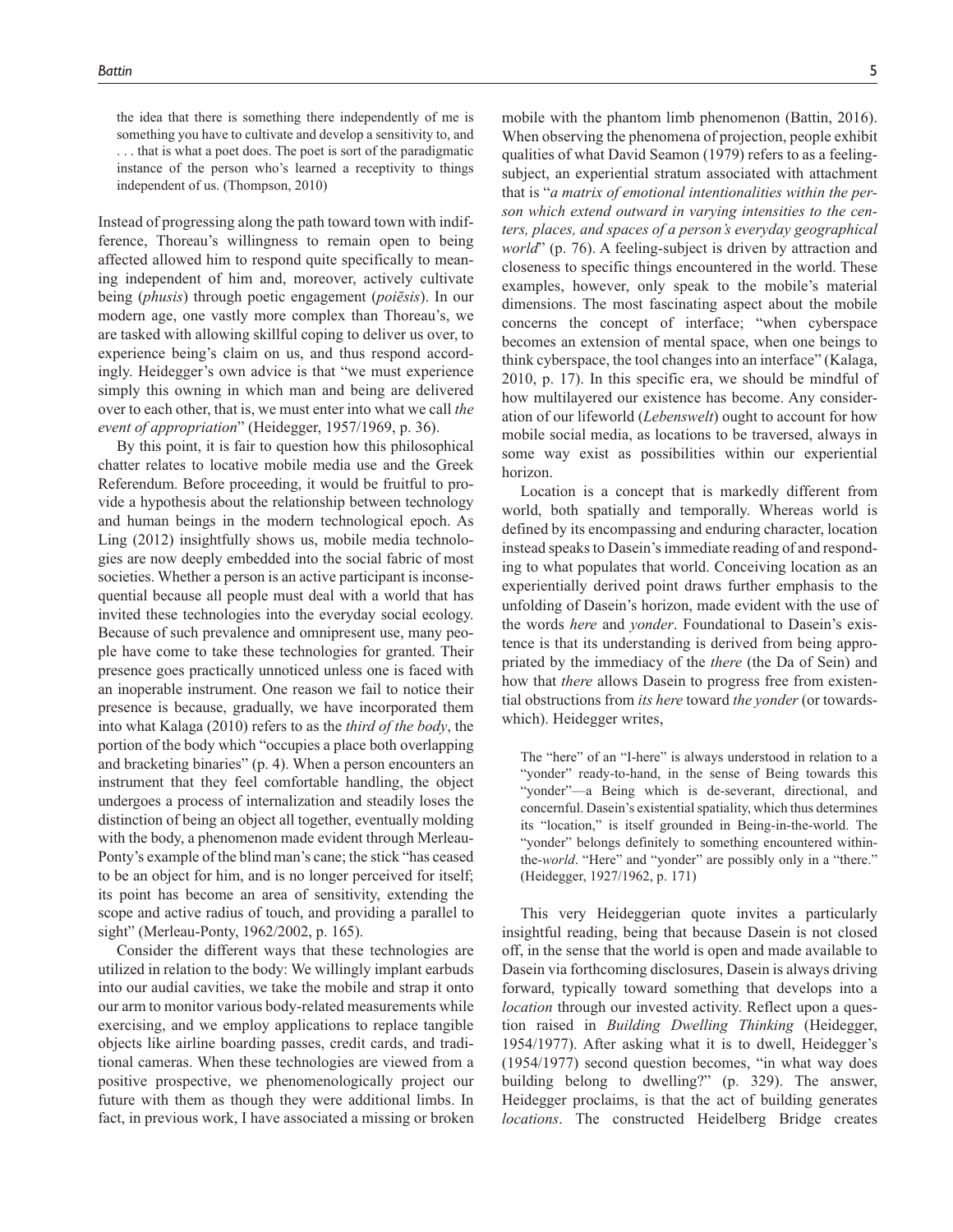conjoined riverbanks that, now united by the bridge, come to take on new significance once traversed by inhabitants. The bridge and the riverbanks create implications for the worlds of the conjoined towns, their populaces, and their surrounding regions. Please note, also, that my use of location is not akin to place, a concept which tends to be associated with the nebulous and ambiguous characteristics that provide human inhabitants with a range of emotions and feelings like attachment or repulsion (see also Cresswell, 2004; Malpas, 1999; Tuan, 1977).

In my view, mobile social media applications are also locations available for our traversing. Like the bridge in Heidelberg, they are built things that gather seemingly unrelated areas together. Whereas the riverbanks come to take on a new meaning due to the presence of the built bridge, the unknown whereabouts of others (friends, family members, etc.) come to take on increased relevance in how the application draws them nearer. Moreover, like inhabitants departing Heidelberg who find themselves guided toward the bridge, mobile phone users may find themselves steered toward an application to engage with those on the other side. Each of these, mobile users and travelers from Heidelberg, move along with a state of mind that guides them toward their destination. Because mobile media technologies allow us to draw immaterial locations nearer (social media arenas, news outlets, etc.), we are privileged to see how "the subject's corporeal experience and awareness reaches beyond the limits defined by physical boundaries" (Kalaga, 2010, p. 5). In other words, in the modern world, we now think in terms of interface; we are always already thinking beyond our own corporeality (see also Farman, 2012; de Souza e Silva, 2006). For instance, Lydia, the Greek residing in Bulgaria, adamantly stated that Greece never felt far away because of an embodied awareness of her ability to access others within immaterial locations. By simply possessing a mobile, knowing its capacities and feeling its penetrating presence in her life, Lydia world now gathers in a very specific way, one that seems to provide confidence through the embodied understanding of her place within a communal world; she never felt isolated or alone.

Some individuals were, unsurprisingly, inspired enough to attend the rallies in Syntagma Square. To include those not permitted to attend (some parents felt that the event could be dangerous), individuals maintained an open line with others by uploading posts to Facebook and Twitter, predominantly in video and photo format. One interviewee named Nikolas P. (personal communication, June-July, 2015) proclaimed that the reason for sending out messages to absent others is because he found himself compelled to include them, to allow them a purview into the actions taking place on the ground. Nikolas's description indicates how his identification with the specific world at this particular junction fosters a welling up; he found himself overcome with an irresistible urge to provide an avenue for others to join in the emerging collective. The important aspect to remember is that people

attending the rallies in the city center were not disinterestedly retrieving their mobiles and broadcasting for the mere sake of it. A combination of the unfolding scenario, their relationship to others, and an embodied allegiance to Greekness motivated their actions. Moreover, when Nikolas prereflectively retrieves his mobile to invite others into the mêlée, he reveals an intertwining of Heidegger's here and yonder unique to this age. The mobile, as a modern artifact incorporated into the body's third, acts as a locational portal bridging the here (material) and the yonder (immaterial). Influenced by those populating his immediate copresence, in addition to his present mood, Syntagma Square, as a geographical, spatial, and temporal scene, had come to take on greater significance for Nikolas and his world, thus encouraging him to respond accordingly.<sup>2</sup> Somewhat like the Heidelberg Bridge, albeit with an immaterial dimension, his mobile media applications prove to be a distinct junction containing their own uses and values that contribute to the evolving character of that world. Finally, his experiences lend support to the notion that we still exist in an intimately and affectually bound mobile society, aptly exemplified with Weber's reformulation of Tönnies's notion of *Gemeinschaft*. In perpetually feeling others and being drawn to them, each stands opposite *gesellschaft*, a society defined by its impersonal, obligatory ties. This awareness demonstrates the sort of conditioning by the world that we should remain attentive to, not simply for the sake of doing so, but because we are better capable of seeing how we identify with a world that existentially matters to us and how, in this era, we are always situated among others, regardless of physical proximity.

Somewhat similar to how Thoreau found himself caring and identifying with a world he himself helped cultivate, the Greek interviewees declared that they suddenly found themselves identifying with their nation, with Athens, with the country's rich history, and most importantly with its ensured continuation. The general consensus from the interviewees is that Greece was under attack, as a nation, as a culture, and as a tradition. People even began to question whether Greece ought to be considered a European nation. The interviewees agreed that the future seemed decidedly murky. The mood permeating throughout the region, particularly within the Athens city center, is one that could be felt by each person. Its unavoidable presence lingered through crowded squares, quiet alleys, and half-empty cafes. Anywhere one traveled, one was faced with an intermixture of glaring uncertainty, outright frustration, and, in some instances, utter contempt for the European Union. According to Iris K. (personal communication, June-July, 2015), one of the interviewees, each person was faced with the undeniable reality of needing the other. To successfully move beyond this crisis, the realization of a rich community was necessary. Iris suggested that this understanding is the primary reason each individual recursively took to their mobiles. Although not necessarily clarified with dense terminology, the interviewees disclosed that their persistent retrieval of the mobile followed by the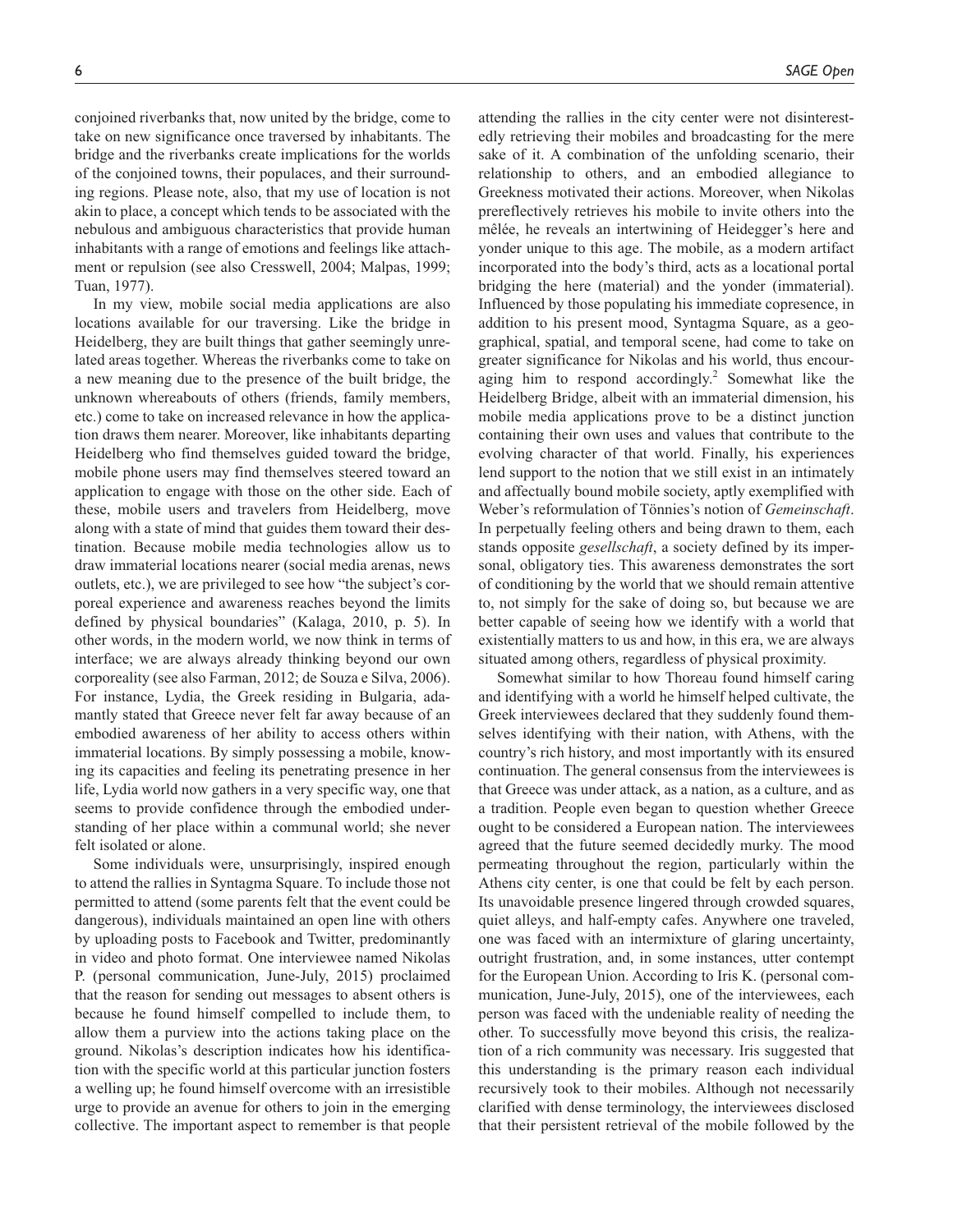tapping of buttons and icons were in fact skillful actions that encouraged the cultivation of social cohesion. By using the mobile and keeping it readily available, they all concurred that they suddenly felt more Greek. Their persistent retrieval of the mobile helped to temporarily establish a closer relationship to other Greeks and, consequently, a revival of their shared sense of Greekness. Actions like the typing of a comment within an ongoing thread or scrolling down the screen to read an article seemed to bring the individual, the immaterial locale, and those that populate it closer together, particularly when sharing the articles on social media to stimulate dialogue. Their prereflectively grabbing of the mobile to open a portal to others would not have been performed had they not become attuned to the world in a specific way.<sup>3</sup> Like Thoreau in Walden Pond, the participants too found themselves affected by, responding to, and drawn into a world, albeit one uniquely Greek at this moment in time.

Being attentive to such marginal practices, while seemingly insignificant if understood superficially, is important because, as Dreyfus and Kelly state,

The fact is, whether you know it or not, you already care about a whole range of goods. Just as the world is pregnant with meanings waiting to be revealed, human beings are filled with modes of caring that they have hidden from themselves. This may seem surprising. The idea that our cares exceed our understanding of them seems to be an affront to the fundamental principles of knowledge. Surely, if I can care about something than I am in a position to know I do. The Enlightenment tradition suggests such a principle, and contemporary philosophy takes it virtually as an article of faith. But to be an embodied being as we are, open to moods as meaningful, just is to be a being who extends beyond what we can know about ourselves. The project, then, is not to *decide* what to care about, but to *discover* what it is about which one already cares. (2011, pp. 215-216)

This last statement is one I find pertinent in the modern world, particularly for understanding identity in its essence. By finding one's self delivered over to being, one is able to see *two* forms of belonging together. As discussed, one is ontological. In taking these technologies for granted, we often forget about how unique our relationship to others has become, in addition to how we initiate, maintain, and nourish our bonds with others through them (see Licoppe, 2004, for an overview of connected presence; see also Ling, 2008, for an insightful analysis of mobile rituals and how they relate to social cohesion). These inspired actions are indicative of an identity unique for today's skilled mobile user, one where the self is generally understood by its ability to weave material and immaterial domains together, each populated with the presence of others. In being compelled to reach out to likeminded others, particularly through electronic means that have, through recursive use, seemingly molded with the corporeal body, one demonstrates the observable manifestation of being delivered over to being's embrace, of belonging together with being in this particular epoch. The second form

of belonging together concerns, of course, being together in the embrace of the *digital Gemeinschaft* (see Ling, 2012, p. 191). Being together in the communal sense is something we, as Dasein, inherently care about.

If we are to understand identity, particularly in an era of widespread mobile social media, we must give consideration to how our fundamental mode of existence is not one where we stand over the self, examine it, and then assign it with properties. Before labeling one's identity with ontic properties, one first must recognize how they are delivered over into a world where such claims can be made and make sense where they arise out of *being-there*. Through this sort of phenomenological disclosure, we are better equipped to recognize how *poiēsis*, the term Aristotle used to describe creative production/cultivation, is a constitutive feature of Dasein; it is the means by which we become absorbed into worlds that we ourselves nurture due to our identification with and investment in them. For the Greeks enduring confusion brought about by the referendum, this is yet another instance where we should carefully take note of the invitation we have received, an invitation to recognize how our purposive movements simultaneously allow and reveal how we become involved with and invested in worlds, particularly those populated with like-minded others. For such investment to shine most brightly, we must, in some fashion, remain attentive to the way our everyday taken-for-granted skillful practices permit a poetic opening where our temporal identification with the world manifests with clarity. Such being delivered over unveils the way we, as Daseins, possess a unique ability to respond to manifestations in ways that matter to us, to sync ourselves with the world in a congruent unity, and to thus remember that we belong together with being.

#### **Declaration of Conflicting Interests**

The author(s) declared no potential conflicts of interest with respect to the research, authorship, and/or publication of this article.

#### **Funding**

The author(s) received no financial support for the research, authorship, and/or publication of this article.

#### **Notes**

- 1. As a refresher, in *Being and Time* (Heidegger, 1927/1962), Heidegger's entire reconfiguration of human being as Dasein makes it explicit that the world *matters* to us by way of our absorption into the world.
- 2. See also Saker and Evans (2016), who propose that the location-based app Foursquare functions as a form of technological memory and digital preservation. In his article, Saker and Evans draw on interviews with app users to suggest that, in a rather Bergsonian way, the locative past has a tendency to permeate the present. More pertinent to this study, however, concerns the users' ability to share their previous check-ins with others and revisit them at a later date. The locative-inspired media sent via Syntagma Square can also be revisited by users